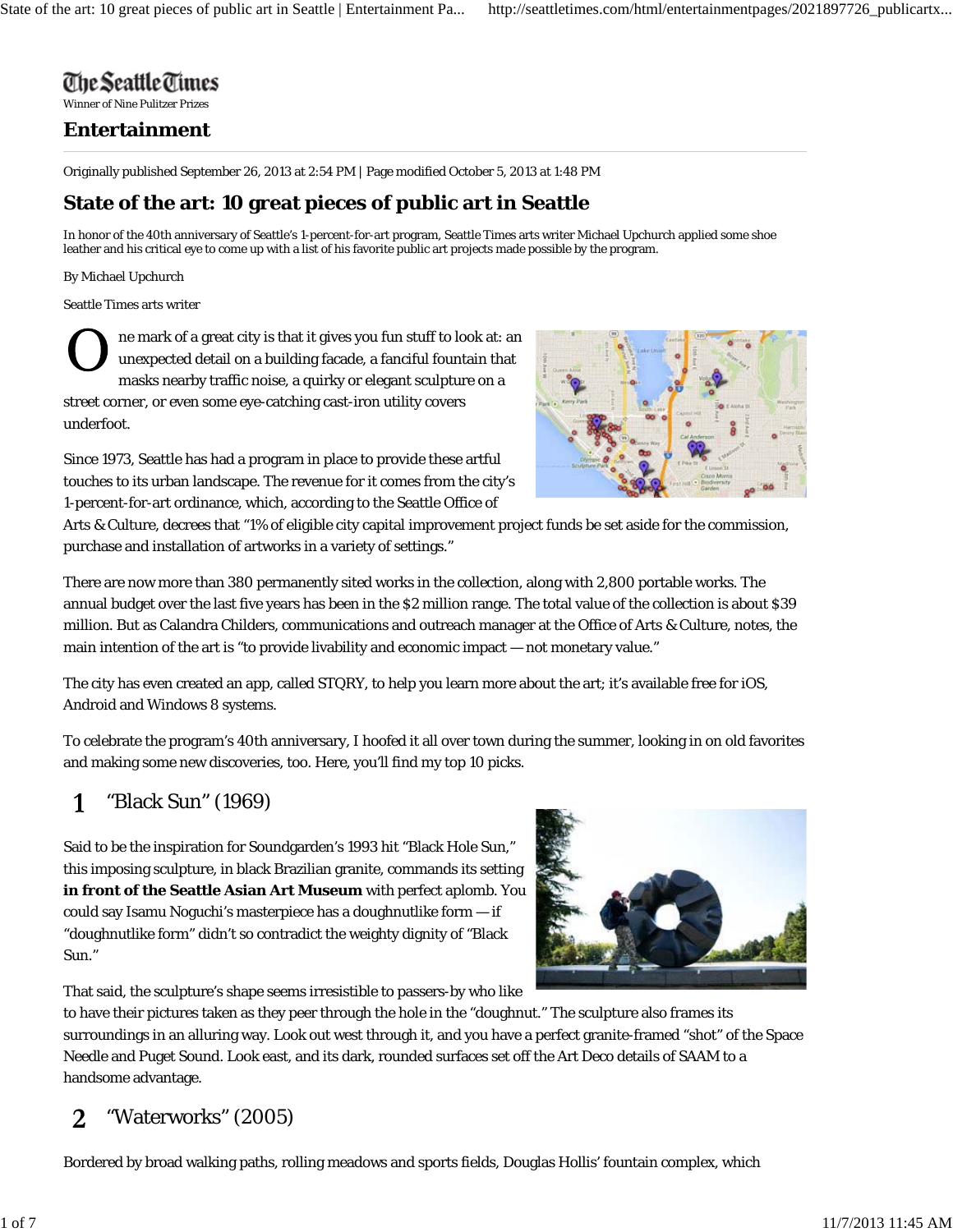crowns **Capitol Hill's Cal Anderson Park**, invites you to hang out and relax.

It also seems to mimic Cascade Range/Puget Sound geography in miniature. At its north end is a volcano-like cone spouting cooling sheets of water that funnel down a semiabstract rendering of a rock-lined mountain stream.

The stream then spreads out to a rippling "estuary" before emptying into a calm reflecting pool.

All these water features come labeled with signs saying, "Keep people and pets out of the water, and don't climb on the fountain."

But try telling that to your  $dog - or$  even your friends  $-$  when it tops 80 degrees.





#### 3 "Changing Form" (1969)

It takes a canny sculpture to compete with the spectacular view from Queen Anne's **Kerry Park**. But Doris Chase's "Changing Form" does exactly that, while integrating itself nicely with its surroundings, too.

Originally intended to be a kinetic sculpture, with its top half rotating 360 degrees at the touch of a hand, it later was welded at an off angle to prevent damage to the piece. No matter. There's still something about the airy oval openings in its rectangular form that coaxes you to look through it, first from one angle, then from another, at the city and bay beyond.

Kids like to stand inside it. Visitors like to use it to frame their photographs of the Space Needle, skyline, Mount Rainier and West Seattle.

#### "Dancer's Series: Steps" (1982)  $\boldsymbol{4}$

Did your parents neglect to teach you the cha-cha, the rumba and the fox trot weave?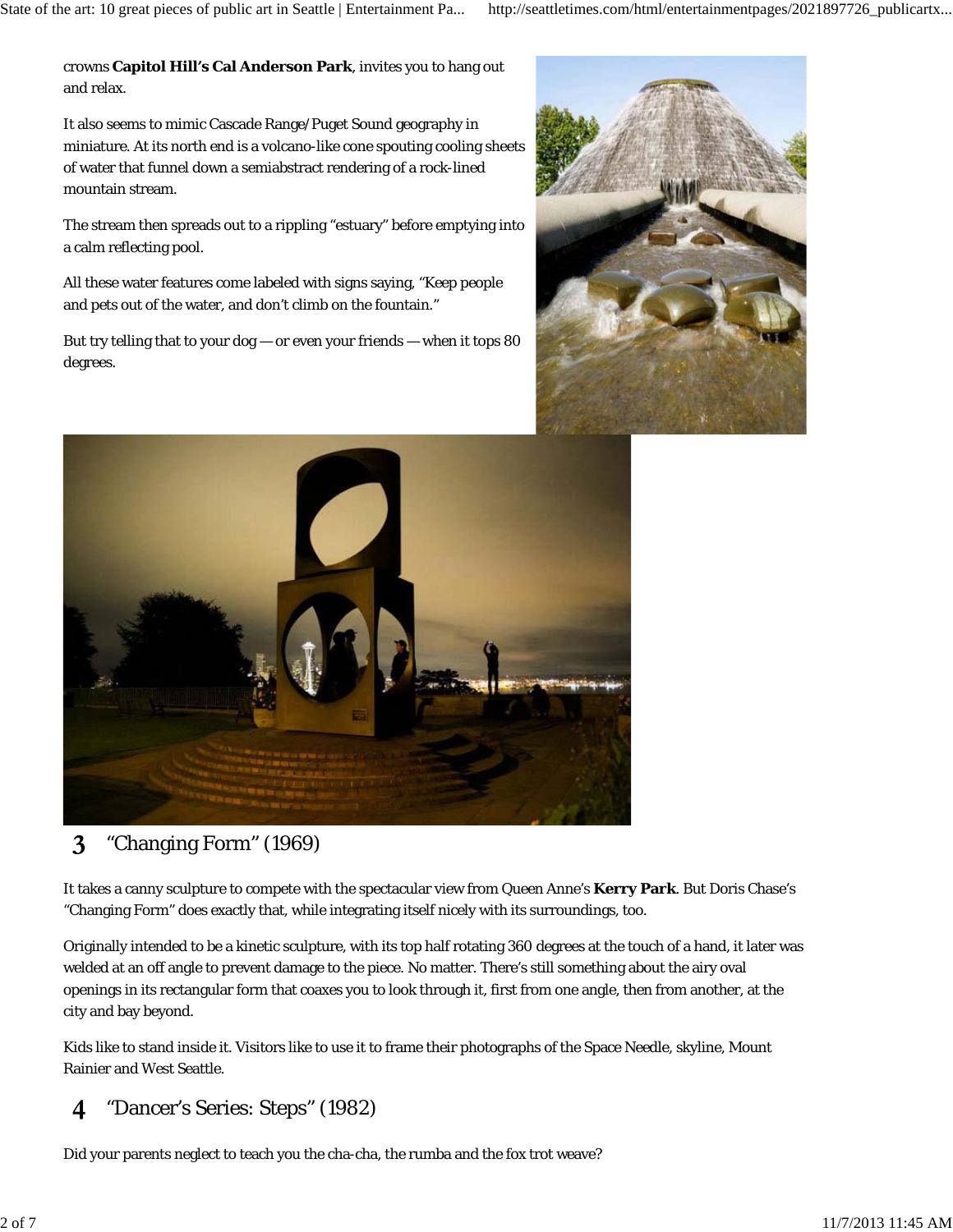Not to fret. The city of Seattle is happy to oblige.

Jack Mackie's bronze-footprint inlays at eight locations along **Capitol Hill's Broadway** offer how-to lessons. All you need to know is how to count in quick-quick-slow time.

"Dancer's Series: Steps" gets a lot of action from passing couples, according to Maria Ponce, who's worked at La Cocina & Cantina Mexican, near the corner of Broadway and Republican, for the last 12 years.



"Every single day there are at least two couples trying to dance out there," she says. "And because of the music, I think that helps." (The restaurant's nonstop Latin American background music can always be heard out on the sidewalk at lunchtime and dinnertime.)

If some of the dances illustrated on other blocks (the "obeebo," the "busstop") sound unfamiliar, don't feel bad. Sculptor Mackie made them up.



#### 5 "Hammering Man" (1991)

He works away steadily, oblivious to his surroundings. Nothing distracts him from his task — and no one, among the crowds passing by, pays him much mind. Yet he's a powerful presence on the corner of **First Avenue and University Street**. The smooth rhythm of his hammer coming down on his anvil is downright hypnotic. And there's something not quite real about him. From certain angles, he seems more like a Photoshopped silhouette, surreally imposed on his surroundings, than an actual 48-foot-high sculpture.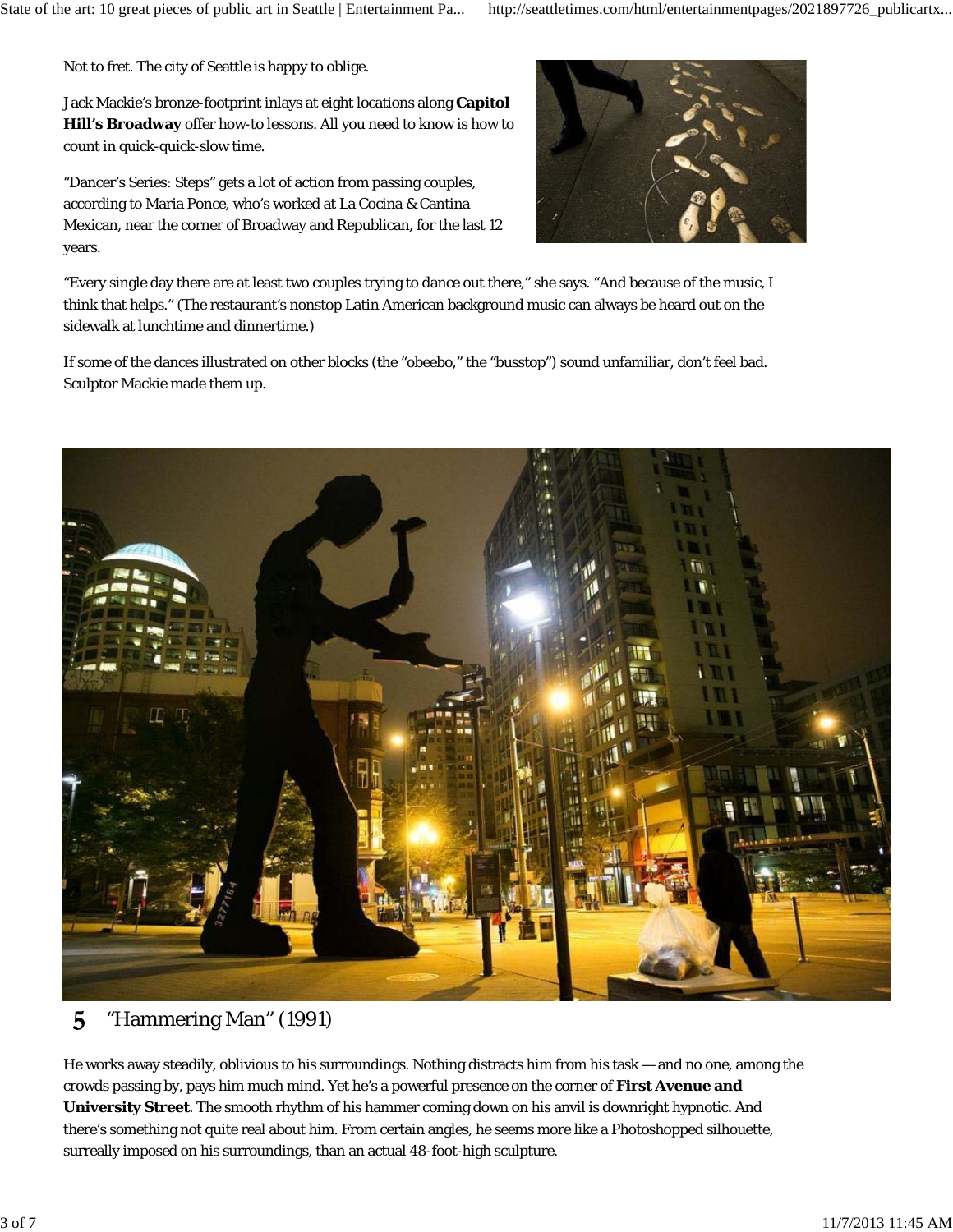Jonathan Borofsky's "Hammering Man" pays tribute to "the people who produce the commodities on which we depend." For a while, he was in a flirtatious relationship with the Lusty Lady, the old peep-show arcade across the street from him. After he crashed to the ground while being hoisted into position by a crane, the Lusty Lady marquee cooed at him, "Don't worry, big boy — we can erect you." Twenty-odd years later, sex seems to be the furthest thing from his mind.

#### "Braincast" (2004) 6

Normally a library escalator ride is a mundane affair. But descend from **Seattle Central Library's** "Mixing Chamber" to the building's Fifth Avenue level and you'll see some very strange, 3-D video doings on your right. Tony Oursler's "Braincast" features three chattering/muttering heads in Oursler's classic features-distorting style. The piece is intended as "a contemplation on the transmission of information" in all its various forms. "Braincast" sometimes runs into technical difficulties, but when it's up and running it's an unsettling, mesmerizing treat.





#### "People Waiting for the Interurban" (1979) 7

Could this be Seattle's most popular public-art installation? It certainly attracts a response. Artist Richard Beyer created these five cast-aluminum figures (plus one dog) as a tribute to an electric rail line that used to connect Seattle with Everett, via Fremont, from 1912 to 1933. The would-be passengers have been waiting at **North 34th Street and Fremont Avenue North** for a trolley to arrive for more than three decades, and Seattleites have helped them pass the time by dressing them up, accessorizing them and, in the women's case, applying garish makeup to their faces. Recently, the piece was the site for a book giveaway. The figure on the right has been reading the same aluminum book for years. He must have been glad to have a newer paperback to peruse.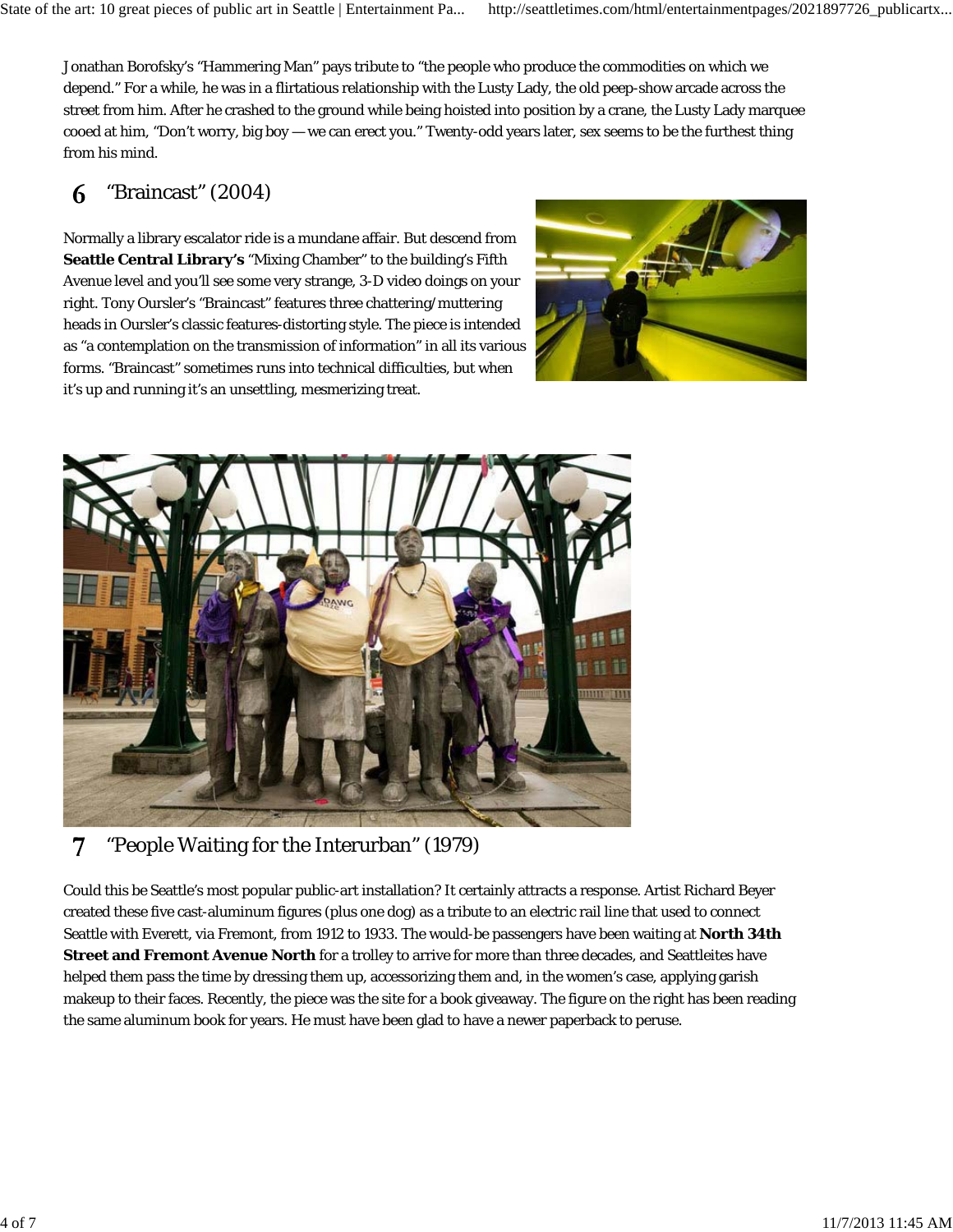

#### 8 "Sundial" (1978)

As many times as I'd been to **Gas Works Park** over the years, I never tried out "Sundial" to see how it worked until this past summer. So I never knew that you use your own shadow-casting body as the style to mark the time of day on its clock face. This concrete, ceramic and cast-bronze time-telling/astrological device, perched on the highest point of the park, is the handiwork of Charles "Chuck" Greening, working with Kim Lazare. It's worth close study, even if the views of the downtown skyline, rising float planes and comely sunbathers are powerful distractions. The bronze inlays arrayed across its 28-foot-wide face — of lobsters, crab, salmon, mermaids, ram's heads, lion's heads, human hands and feet — are particularly beguiling in their detail. "Sundial" is in need of some cleanup and restoration, however, to bring out its detail — and to get rid of the standing water that interferes with using it as a sundial.

#### "Neototems" (1995) 9

Gloria Bornstein's installation near **Seattle Center's International Fountain** seems less like sculpture than an appearance by fossilized undersea creatures surfacing from an expanse of green lawn rather than the waters of Puget Sound. Bornstein's startling piece alludes to a Native American legend about an underground spring that let whales pass between Elliott Bay and Lake Union. The two bronze forms exert a powerful pull on youngsters, who like to clamber up their slippery sides and perch on them. A fragment of the myth is spelled out in English and Lushootseed in bronze letters inlaid in a concrete whale's tail.

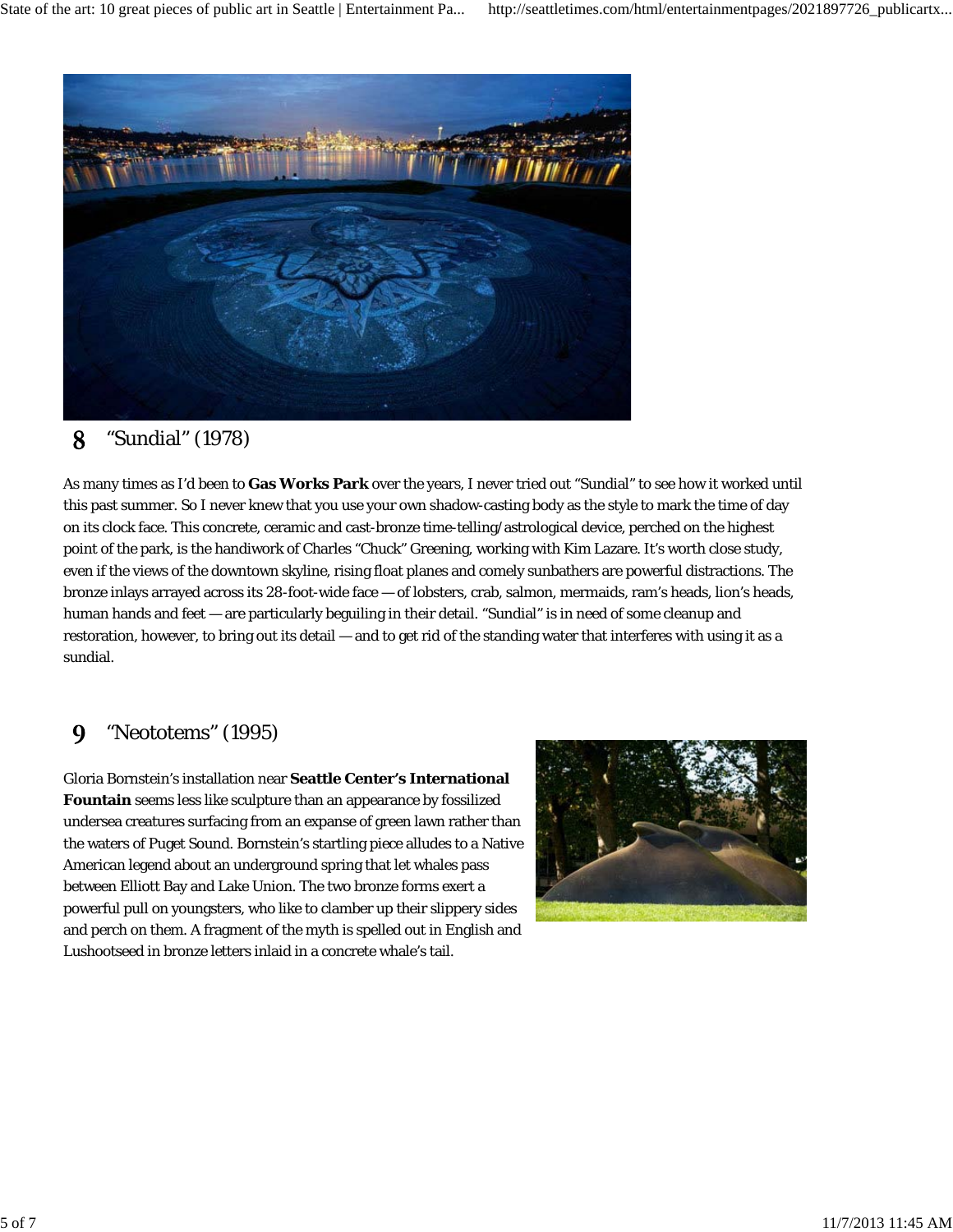

#### "Westlake Star Axis/Seven Hills" (1988) 10

Robert Maki and Robert Hanna's sculptural installation at **Westlake Park** blends architectural grandeur with the more casual feeling of an open-air lounge. Tourists, pamphleteers, chess-players, downtown workers and homeless folks share the space, and on a sunny afternoon you can almost feel like you've stepped into someone's clubhouse or living room. A 24-foot-high rectangular arch at the north end of the square has become Seattle's de facto Speaker's Corner, while the pink granite cubes/columns at the south end — representing Seattle's seven hills — serve as seats for other activities. Then there's the 64-foot-long walk-through fountain that masks the urban noise of Seattle's retail center. (Note: You will get totally soaked trying to walk through it, no matter how fast you sprint — so choose a warm day to do it.) A grove of trees with their trunks painted a startling marine blue adds to the visual allure of the park.

*Michael Upchurch: mupchurch@seattletimes.com*



 $\bullet$  = Seattle Times art critic Michael Upchurch's top picks

 $\bullet$  = other permanent or semi-permanent public art

Click the red or purple markers to learn more about each work. Or see a larger version of this map.